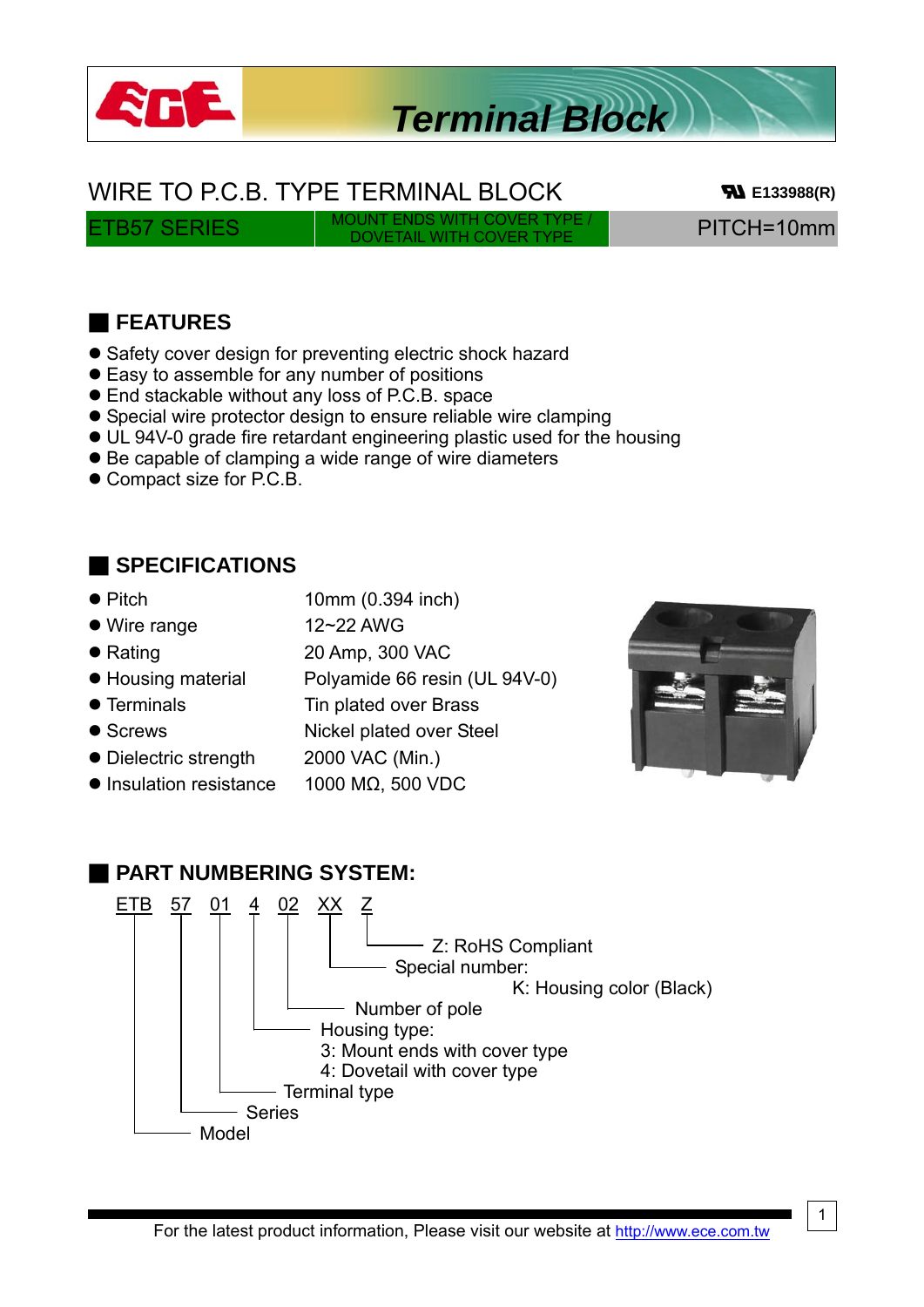

 $(0.394)$ 

*Terminal Block*

### ■ **DRAWING (DOVETAIL WITH COVER TYPE)**



For the latest product information, Please visit our website at http://www.ece.com.tw

2